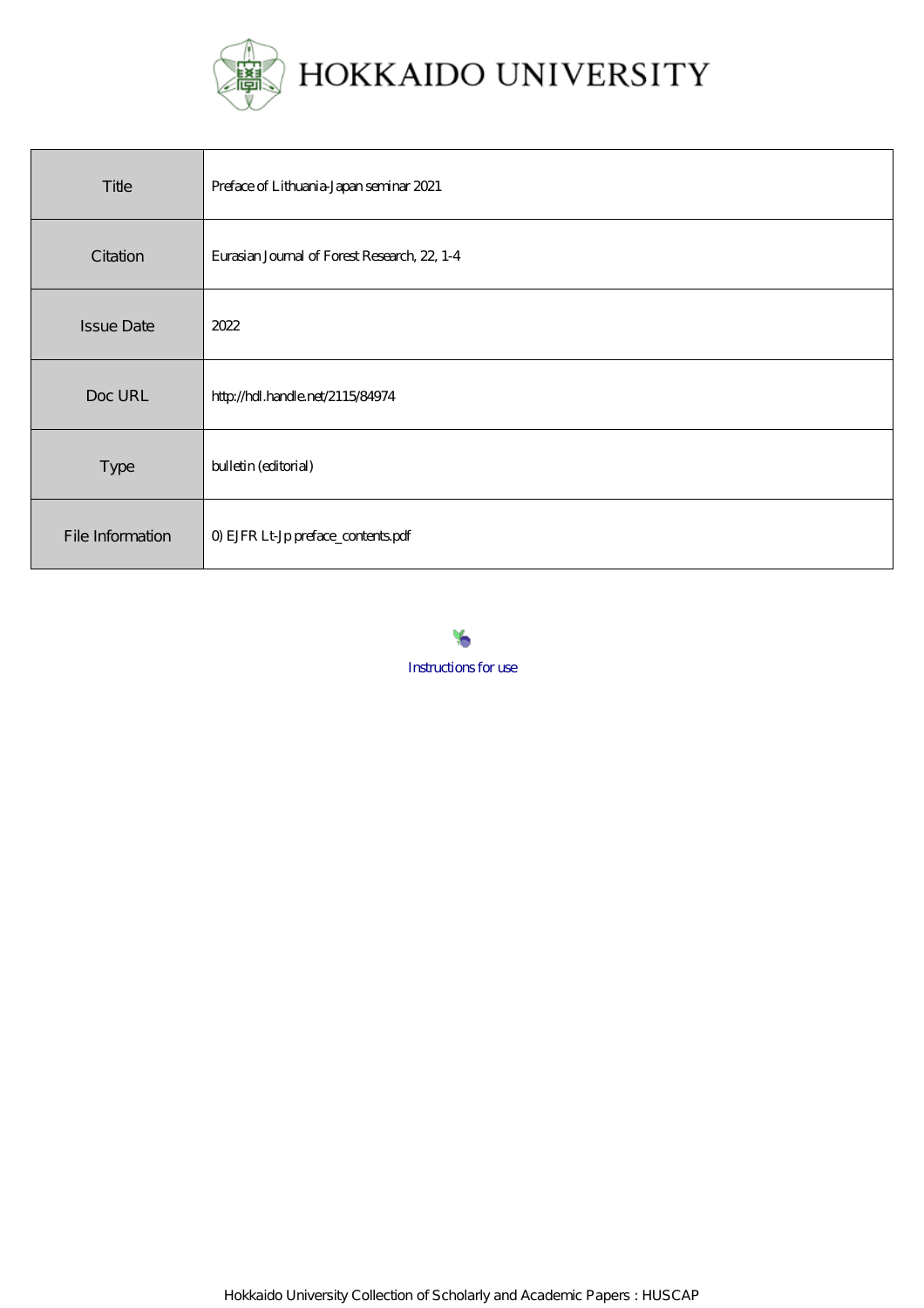# **Preface of Lithuania-Japan seminar 2021**

### **Introduction**

The research collaboration started between Aleksandras Stulginskis University (ASU) (now the Agriculture Academy of Vytautas Magnus University: VMU) and Hokkaido University (HU) in 2012 with a sharing of knowledge and research collaboration about the cell and molecule biology of a wild berry (Hoshino, 2022, Silva, 2022) (Fig.1 & Fig. 2). Next, we discussed the impact of environmental changes on forests via IUFRO activity (International Union of Forest Research Organization) which led to an exchange of scientists between two universities.

To further increase our collaboration, we decided to organize an international seminar sponsored by the Lithuanian State Science and Studies Foundation (LSSSF) and the Japan Society for the Promotion of Science (JSPS). We planned to hold the seminar in the 2020 fiscal year; however, we were forced to postpone the seminar until 2021 due to the Covid19 and its varieties. Finally, we held the seminar remotely in August, 2021. Because discussion time was very limited, we decided to continue the discussions by synthesizing our knowledge in research papers based on the abstract (Watanabe et al. 2021). We have chosen to call these papers "Extended Abstracts". The academic research bulletin of the Field Science Center for Northern Biosphere (FSC) of Hokkaido University offered to publish them as a special issue "the Lithuania-Japan Seminar 2021". For this special issue we collected further references and synthesized topics; some papers include authors from each university.

### **Social background**

Under rapidly changing environments, we need to create sustainable agroforestry systems using green methods. We can achieve this goal by using environmental microbiology in horticulture, crop production, forest science, and environmental science. Since 1995, biodiversity conservation has been developing, and establishing the Access to Genetic Resources and Benefit Sharing (ABS) rules brings us stricter regulations to protect genes and species in the member countries (COP 2010, Aichi Prefecture). We should collaborate and exchange more students if we would like to use natural genetic resources more smoothly based on the ASB rules.

Lithuanians experienced a severe nuclear accident with the meltdown at Chernobyl, Ukraine, when it was a province of the former Soviet Union in 1986. Unfortunately, we also had a similar situation with the Fukushima Nuclear Power Plant accident. With utilizing the plant nutrition approach for the past decade, however, we avoided partly radioactive cesium (Cs) toxicity by applying massive amounts of potassium (K) to the soil. In the keynote lecture, Professor Takuro Shinano of the Plant Nutrition Laboratory shared the techniques to implement this successful process that improves the agriculture environment while eliminating Cs toxicity.

### **A brief sketch of our collaboration**

In 2012, cell and molecule biologists from our universities started to exchange research materials and their experiences in cell biology (polyploidy breeding) of a wild berry and the introduction of ectomycorrhizae fungi to low pH environments. An ASU member organized a Forest Health Workshop for the IUFRO and COST-EU meeting at the Kaunas campus of ASU (now VMU) in 2012. Three ecophysiologists from Hokkaido University (HU) joined to share their research on forest biological activities under changing environments. The rector of ASU visited our university in May 2014 to conclude a Memorandum of Understanding (MOU) between our schools in 2015

Both universities proposed to organize an international seminar between the two universities and related organizations in 2019. Based on the discussions between the two universities (VMU and HU), we selected the topics "biodiversity conservation and natural resources management based on a biotechnological approach to plant-microbe interaction under a changing environment."

The goal of our seminar was 1) to continue the research collaboration and promote student exchanges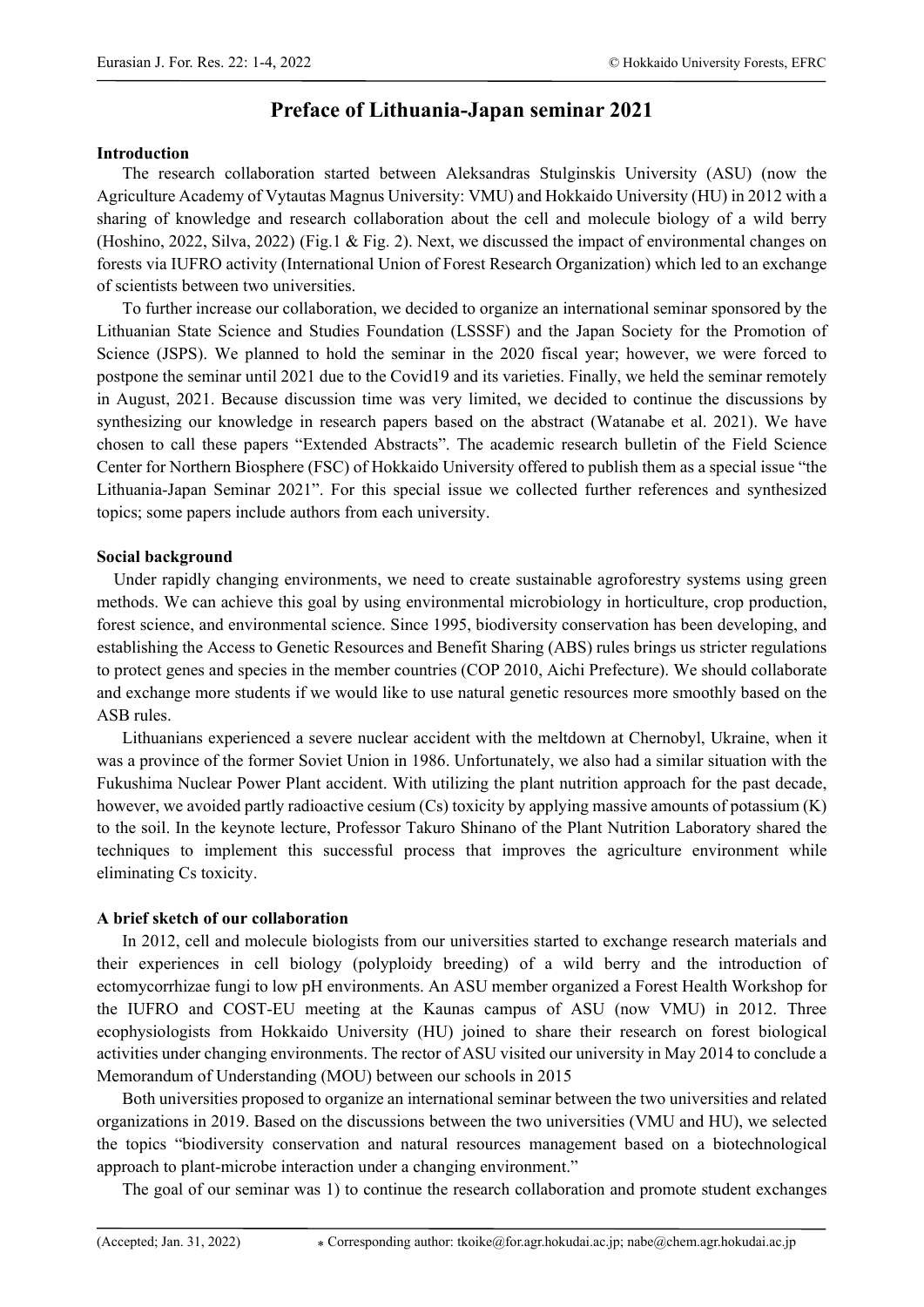based on what we learned in this seminar, 2) to use genetic resources based on the ABS in the COP 2010. We hope to collaborate further to improve the quality and quantity of haskap and blueberry plants. Also, we will strive to identify characteristics of various forest tree species that will allow them to grow in special soil conditions (low pH and wet). 3) Based on the impressive record of this seminar, we will improve our knowledge of Sustainable Development Goals (SDGs), primarily related to sustainable agriculture and forest resource management using environmental microbiology under changing environments. Our seminar will contribute to developing research and education in both universities.

### **Social impact and future perspectives**

Lithuania, located in central Europe, is well known to the Japanese for its agriculture specialties such as honey and linen and for the humane work of Mr. Chiune Sugiura during WWII. Lithuanian agricultural sciences are unique in developing biological production and management under a changing environment, such as elevated ozone, nitrogen (N) deposition, and excessive phosphorous deposits in water basins. Global climate change is creating new challenges for agriculture and forestry.

The School of Agriculture of Hokkaido University and the Agriculture Academy of VMU have similar histories in science. Hokkaido University originated from the Sapporo Agricultural College, founded in 1876, making it the oldest bachelor-level college in Japan. At the same time, the Agriculture Academy of VMU started in 1924, making it the oldest agriculture school in Lithuania (Lithuania Agriculture University was re-established in 1996 after the country gained its independence from the former Soviet Union). Based on our close collaboration from 2012, we hope to increase our activities in the future.

### **Brief summary of the extended abstract**

At first, we can learn how to make wise use of the genetic resources of wild plants, such as haskap (honeysuckle blueberry) (Hoshino et al. and Žilinskaitė et al.). In addition, we summarized tree breeding and forest genetics in Japan (Nakada and Kita et al.). Moreover, we will be able to improve the methods of sustainable bio-resource management based on environmental microbiology including alien species (Qu et al. on larch; Kitaoka et al on black locust). We hope to investigate ways to stabilize seacoast forests struggling under salt stress and increased nitrogen deposition (Marozas et al., Augustaitis et al.). Also, we expect to obtain new biotechnology from Lithuania's significant efforts at afforestation using two or three species of pine (genus *Pinus* spp.) and black locust on dunes along the seacoast (Fujita et al., Matsunami et al.). We propose the wise use of plant-microbe interactions to establish tree and shrub plantations, focusing mainly on ectomycorrhizae and wood-decaying fungi. Ectomycorrhizae are expected to be greening materials for conifer plantations, and wood-decaying fungi are candidates for regulating extraordinary growth in vegetation, especially in black locust.

Based on our research, we will synthesize our previous knowledge and techniques in resource management under increasing CO2 (Takagi et al.), acid soil adaptation in shrub (Watanabe). N deposition (Fujita et al.), and ground-level ozone in plant and insect interaction (Masui et al.). We will offer the results of our research to individuals involved in the forestry industry (Sugai et al.), biological conservation (Brazaitiis and (Marozas), and landscape management in both countries.

 We thank LSSSF and JSPS for supporting the fund of our seminar and for FSC of Hokkaido University, Hokkaido Forestry Research Institute of HRO and Forestry & Forest Products Research Institute for offering the chance to showing current activities.

We hope this special issue will contribute to the agriculture science of our respective countries for many years to come. The contents of the special issue are shown after this page.

## Toshihiro Watanabe, Vitas Marozas, Takayoshi Koike

Toshihiro Watanabe, Vitas Marozas, Takayoshi Koike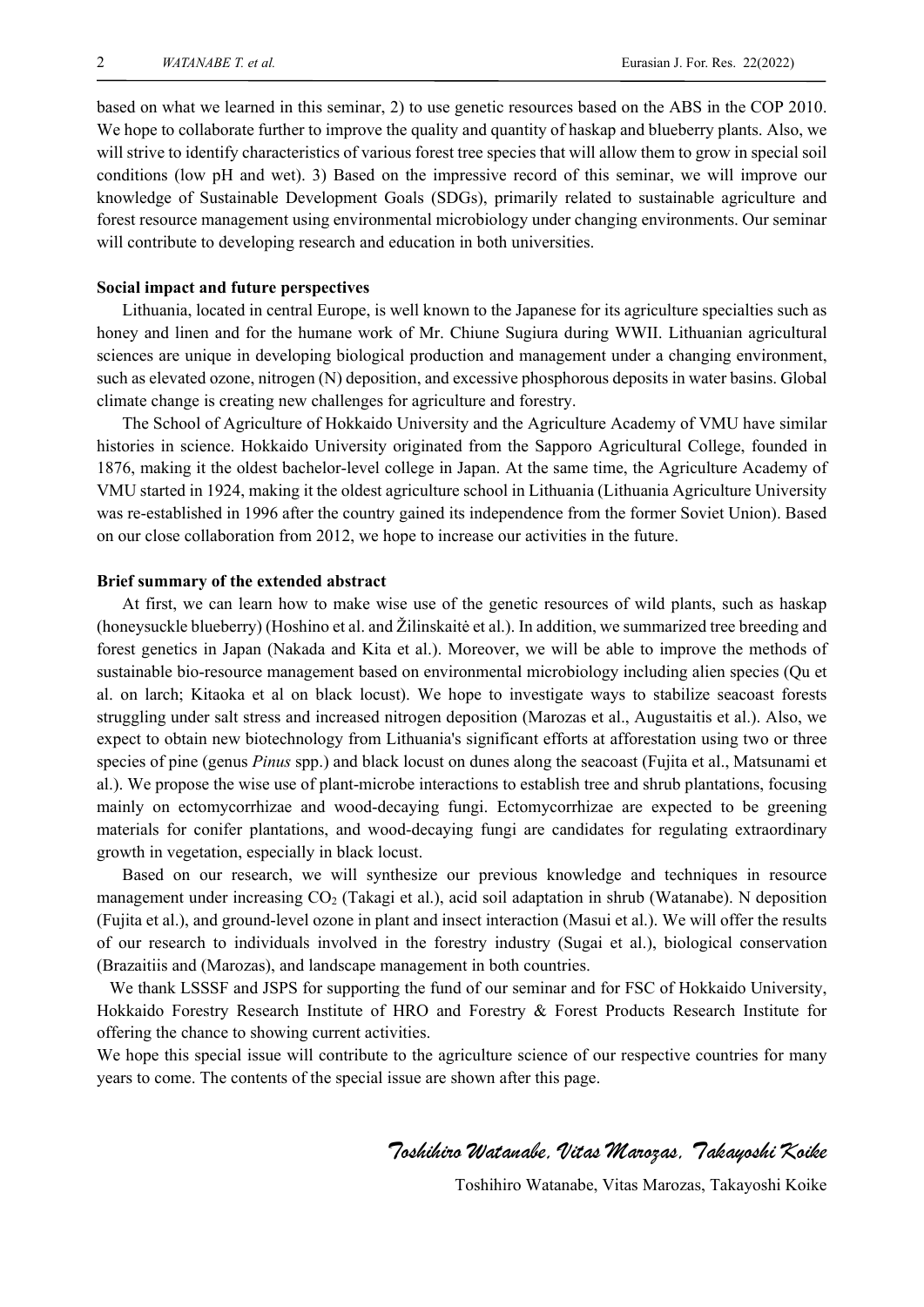### **Reference**

Watanabe T, Kitaoka S, Koike T, Marozas V (2021) Biodiversity Conservation and Natural Resources Management based on a Biotechnological approach to Plant-Microbe interaction under a Changing Environment. Abstract, Hakuyo Print, Sapporo, Japan.

### **Contents**

### **Key note presentation**

Shinano T, Maruyama H, Watanabe T, Fujimoto H, Suzuki M: The role of potassium on the remediation for the radiocesium contaminated soil 5-7

### **Cell, Genetics, and Breeding**

| Žilinskaitė S, Naugžemys D, Patamsytė J, Hoshino Y, Žvingila D: Investigation of genetic diversity and relationships         |           |
|------------------------------------------------------------------------------------------------------------------------------|-----------|
| of blue-berried honeysuckle ( <i>Lonicera caerulea</i> L.) cultivars, genetic lines and populations at the Vilnius           |           |
| University Botanical Garden                                                                                                  | 8-11      |
| Hoshino Y.: An overview of the current research program for haskap <i>(Lonicera caerulea)</i> , a useful genetic resource in |           |
| Hokkaido, Japan                                                                                                              | $12 - 14$ |
| Nakada R.: Breeding and genetic resource conservation of forest trees in Japan                                               | $15 - 18$ |
| Kita K, Moriguchi Y, Kon H.: Breeding a hybrid larch in Hokkaido, northern Japan                                             | $19-22$   |

#### **Restoration ecology and alien species**

- Qu LY, Wang XN, Mao QZ, Agathokleous E, Choi DS, Tamai Y, Watanabe T, Koike T.:Responses of ectomycorrhizal diversity of larch and its hybrid seedlings and saplings to elevated  $CO<sub>2</sub>, O<sub>3</sub>$ , and high nitrogen loading 23-27
- Kitaoka S, Fujita S, Watanabe Y, Choi DS, Watanabe T, Shinano T, Satoh F, Koike T.: Growth and nitrogen use characteristics of black locust, an invasive alien species, grown under different light and  $CO<sub>2</sub>$  conditions. 28-32
- Matsunami S, Kitaoka S, Koike T, Hirata T, Marozas V, Satoh F: Regulating the growth black locust seedlings by inhibiting the sprouting roots; An examination of effectiveness of root-growth regulation plates 33-38
- Fujita S, Noguchi K, Tange T.: Root growth of *Pinus thunbergii* seedlings related to the restoration of Tohoku region coastal forests after the disastrous tsunami 39-44

#### **Environmental monitoring**

- Augustaitis A, Augustaitiene I, Sidabriene D, Koike T, Marozas V.: Integrated effect of environmental changes on forest ecosystems in Lithuania: Strategies for adaptation to and mitigation of the main threats of global climate change 45-48
- Takagi K, Aguilos M, Liang NS, Takahashi Y, Saigusa N, Koike T, Sasa K.: Long-term monitoring on the dynamics of ecosystem CO<sub>2</sub> balance recovering from a clear-cut harvesting in a cool-temperate forest 49-51
- Marozas V, Preikša1 Z, Koike T, Watanabe T.: Impact of nitrogen pollution disturbances on forest vegetation and fungi near a fertilizer factory. 52-58

Watanabe T.: Basic understanding of aluminum accumulator plants 59-62

Masui N, Tani A, Matsuura H, Agathokleous E, Watanabe T, Koike T.: Elevated ozone disrupts the plant-insect communication; Changes of attractiveness of Japanese white birch leaves to *Agelastica coerulea* via Biogenic Volatile Organic Compounds (BVOCs) 63-68

### **Practical Forestry and horticulture**

Brazaitis G, Marozas V.: Ecological management forests in Lithuania 69-72

- Kitaoka S, Shinano T, Suzuki T, Shoji S, Hasegawa Y.: Application of a new film for horticultural use to convert UV-light to photosynthetic active radiation 73-77
- Sugai T, Yokoyama S, Tamai Y, Mori H, Marchi E, Watanabe T, Satoh F, Koike T.: Effects of soil compaction on the seedlings growth and ectomycorrhizal fungal community in hybrid larch 78-80